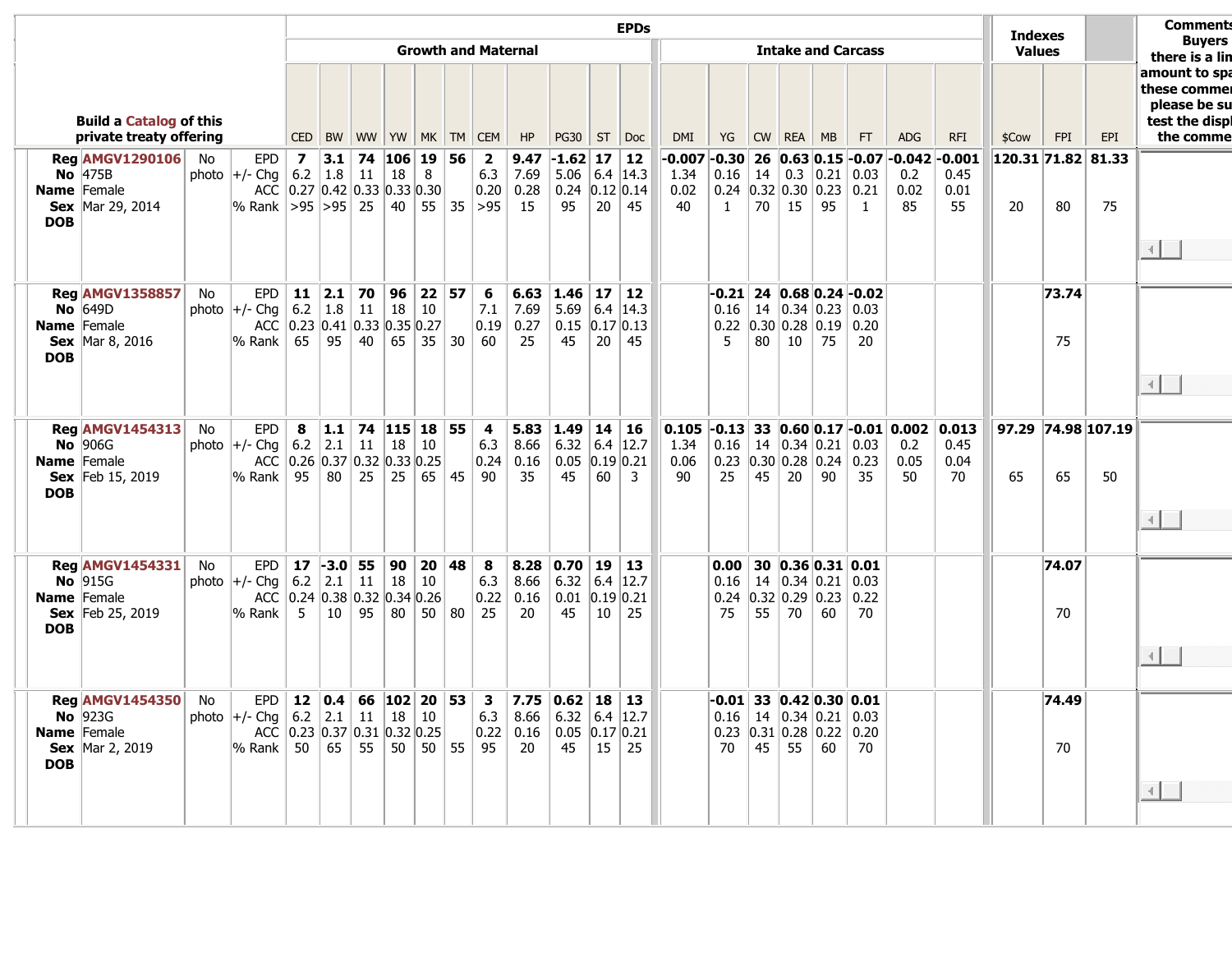| Name Female<br><b>DOB</b> | <b>Reg AMGV1454356</b><br><b>No</b> 928G<br><b>Sex</b> Mar 3, 2019                       | No | <b>EPD</b><br>photo $ +/-$ Chg<br> % Rank                                | 6.2<br>50 | $12$ -0.1<br>2.1<br>ACC 0.22 0.36 0.31 0.33 0.19<br>55                                                | 11<br>30 | 72 100 24 60<br>18                     | 11<br>$55 \mid 20 \mid 20$      | -6<br>7.1<br>60                                            | 9.65<br>8.66<br>$0.18$ 0.18<br>10    | $-0.54$ 18<br>5.69<br>$0.12$ 0.11 0.09<br>85  | 15       | 15<br>6.4 $ 15.8$<br>10                          | 0.010<br>1.34<br>0.03<br>55 | $-0.23$<br>0.16<br>3  | 28<br>15<br>65  | 0.34 0.21 0.03<br>$0.22$ 0.29 0.26 0.21 0.20<br>10                                             | 75                    | 3          | $ 0.68 0.24 $ -0.04 -0.044 0.001<br>0.2<br>0.03<br>90 | 0.45<br>0.02<br>55 | 124.71 78.27 71.77<br>15 | 50          | 85 | $\left\vert 1\right\rangle$   |
|---------------------------|------------------------------------------------------------------------------------------|----|--------------------------------------------------------------------------|-----------|-------------------------------------------------------------------------------------------------------|----------|----------------------------------------|---------------------------------|------------------------------------------------------------|--------------------------------------|-----------------------------------------------|----------|--------------------------------------------------|-----------------------------|-----------------------|-----------------|------------------------------------------------------------------------------------------------|-----------------------|------------|-------------------------------------------------------|--------------------|--------------------------|-------------|----|-------------------------------|
| <b>DOB</b>                | <b>Reg AMGV1454358</b><br><b>No</b> 929G<br>Name Female<br><b>Sex</b> Mar 3, 2019        | No | <b>EPD</b><br>photo $ +/-$ Chg $ $<br>$\%$ Rank $\parallel$              | 25        | $14$ -2.0 58<br>$6.2$   2.1  <br>ACC 0.24 0.38 0.33 0.34 0.25<br>20 <sup>1</sup>                      | 85       | $11 \mid 18 \mid 10$<br>  70   10   30 | 94   28   58                    | 5 <sub>5</sub><br>6.3<br>0.23<br>75                        | 10.19 0.36<br>8.66<br>0.16<br>10     | 6.32<br>0.05<br>65                            | 19<br>10 | $\vert$ 14<br> 6.4 12.7<br> 0.19 0.22<br>15      |                             | -0.03  <br>0.16<br>65 | 50              | 31 $ 0.42 0.27 0.01$<br>14 $ 0.34 0.21 0.03$<br>$0.24$ 0.32 0.29 0.24<br>55                    | 70                    | 0.21<br>70 |                                                       |                    |                          | 73.93<br>70 |    | $\left\vert 1\right\rangle$   |
| <b>DOB</b>                | <b>Reg AMGV1454359</b><br>No $ 930G$<br>Name Female<br><b>Sex</b> Mar 4, 2019            | No | <b>EPD</b><br>photo $ +/-$ Chg<br>$\%$ Rank $\parallel$                  | 6.2<br>40 | 13 0.4 62 96 19 50<br>2.1<br>ACC 0.25 0.38 0.33 0.34 0.24<br>$65 \mid$                                | 11       | 18                                     | 10                              | $\overline{\mathbf{2}}$<br>6.3<br>75   65   55   70   > 95 | 8.97<br>8.66<br>$0.23$ 0.16<br>15    | 0.64<br>6.32<br>$0.01$ 0.19 0.23<br>45        | 17<br>20 | 14<br>$6.4$   12.7<br>15                         |                             | 0.00<br>0.16<br>75    | $45 \mid$       | 33 0.42 0.31 0.01<br>14   0.34   0.21   0.03<br>$0.24$   0.32   0.29   0.25   0.22<br>55       | 60                    | 70         |                                                       |                    |                          | 72.58<br>80 |    | ⊣⊟                            |
| <b>DOB</b>                | <b>Reg AMGV1454370</b><br><b>No</b> 936G<br><b>Name</b> Female<br><b>Sex</b> Mar 6, 2019 | No | <b>EPD</b><br>photo $ +/-$ Chg<br>$\%$ Rank $\parallel$ 10               | 16        | $ -2.0 62 $<br>6.2   2.1  <br>ACC 0.24 0.38 0.33 0.34 0.26<br>20 <sup>1</sup>                         | 11<br>75 | 95<br>18                               | 22 54<br>$\vert$ 10<br>70 35 50 | 5<br>6.3<br>0.20<br>75                                     | $8.50$   1.23<br>8.66<br> 0.17<br>20 | 6.32<br>0.06<br>45                            | 18       | 15<br>$6.4$   12.7<br> 0.19 0.23<br>$15 \mid 10$ |                             | 0.02<br>0.16<br>80    | 35              | 35 0.38 0.34 0.01<br>14 $ 0.34 0.21 0.03$<br>$0.25$ 0.32 0.29 0.24 0.24<br>65                  | 50                    | 70         |                                                       |                    |                          | 77.22<br>55 |    | $\overline{4}$ $\overline{1}$ |
| <b>DOB</b>                | <b>Reg AMGV1454393</b><br>No $ 943G$<br>Name Female<br><b>Sex</b> Mar 10, 2019           | No | EPD<br>photo $ +/-$ Chg<br>$\%$ Rank $\ $                                | 40        | $13$ -0.5 62<br>6.2   2.1<br>ACC $\vert 0.23 \vert 0.36 \vert 0.31 \vert 0.33 \vert 0.21 \vert$<br>45 | 11<br>75 | 94<br>18<br>70                         | 24 55<br>10<br>20 45            | $\overline{\mathbf{3}}$<br>6.3<br>0.20<br>95               | 8.66<br>0.16<br>25                   | $7.09$ 1.18<br>6.32<br>$0.01$ 0.19 0.23<br>45 | 18<br>15 | 14<br> 6.4 12.7<br>$\vert$ 15                    |                             | 0.01<br>0.16<br>80    | 14<br>60        | 29 0.33 0.33 0.01<br>$0.24$ 0.32 0.30 0.25 0.23<br>75                                          | $0.3$ 0.21 0.03<br>55 | 70         |                                                       |                    |                          | 74.58<br>70 |    | ∢∥∴                           |
| Name Female<br><b>DOB</b> | <b>Reg AMGV1454396</b><br>No $ 945G$<br><b>Sex</b> Mar 10, 2019                          | No | <b>EPD</b><br>photo $ +/-$ Chg<br>% Rank   80   > 95   30   35   15   15 |           | 10 3.4 72 109 25 61<br>6.2   2.1<br>ACC 0.21 0.37 0.30 0.31 0.25                                      | 11       | 18                                     | $\vert$ 10                      | $\overline{4}$<br>6.3<br>90                                | 8.66<br>$0.22 \mid 0.16$<br>20       | $8.15 \,   \, 0.09$<br>6.32<br>0.05<br>65     | 16<br>35 | $\vert$ 12<br>6.4 $ 14.3$<br> 0.18 0.19<br>45    |                             | 0.01<br>0.16<br>80    | 50 <sup>1</sup> | 32 $ 0.37 0.38 0.01$<br>$15 \mid 0.34 \mid 0.21 \mid 0.03$<br>$0.22$ 0.29 0.27 0.22 0.21<br>65 | 40                    | 70         |                                                       |                    |                          | 76.29<br>60 |    | $\left\vert 1\right\rangle$   |